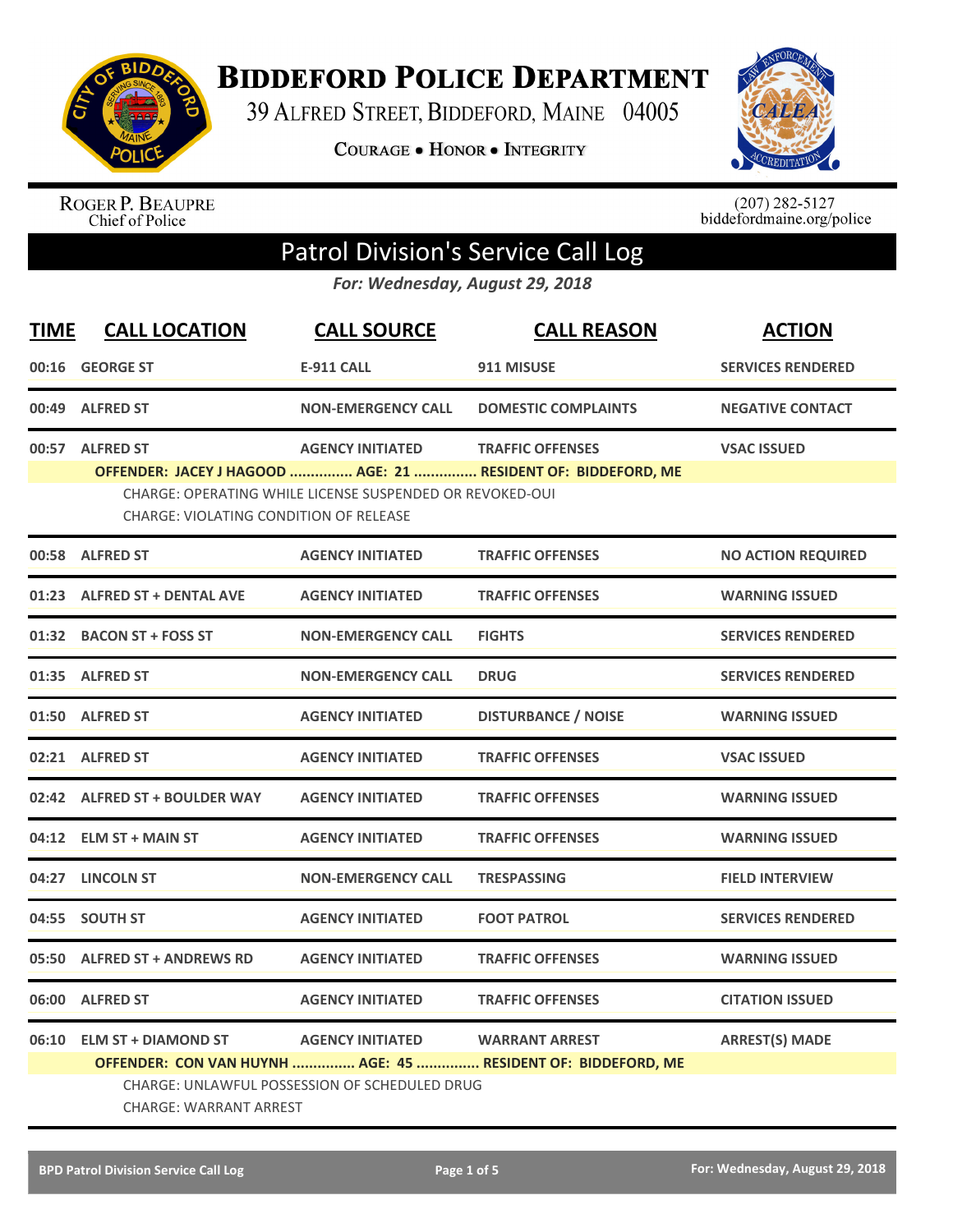| <b>TIME</b> | <b>CALL LOCATION</b>          | <b>CALL SOURCE</b>                                                                                                                               | <b>CALL REASON</b>                                                                                       | <b>ACTION</b>                |
|-------------|-------------------------------|--------------------------------------------------------------------------------------------------------------------------------------------------|----------------------------------------------------------------------------------------------------------|------------------------------|
|             | 07:13 SOUTH ST                | <b>E-911 CALL</b>                                                                                                                                | <b>SUSPICION</b>                                                                                         | <b>SERVICES RENDERED</b>     |
|             | 07:44 ALFRED ST + BOULDER WAY | <b>AGENCY INITIATED</b>                                                                                                                          | <b>TRAFFIC OFFENSES</b>                                                                                  | <b>WARNING ISSUED</b>        |
|             | 07:51 ANDREWS RD              | <b>E-911 CALL</b>                                                                                                                                | 911 MISUSE                                                                                               | <b>NO ACTION REQUIRED</b>    |
|             | 07:58 ALFRED ST + EDWARDS AVE | <b>AGENCY INITIATED</b>                                                                                                                          | <b>TRAFFIC OFFENSES</b>                                                                                  | <b>VSAC ISSUED</b>           |
|             | 08:59 ALFRED ST               | <b>WALK-IN AT STATION</b>                                                                                                                        | <b>COURT ORDERED CHECK IN</b>                                                                            | <b>SERVICES RENDERED</b>     |
|             | 09:00 ALFRED ST               | <b>NON-EMERGENCY CALL</b><br><b>CHARGE: UNLAWFUL POSSESSION OF SCHEDULED DRUG</b><br>CHARGE: POSSESSION OF DRUG PARAPHERNALIA WITH INTENT TO USE | <b>SUSPICION</b><br>OFFENDER: AMBER KAY SNOW  AGE: 33  RESIDENT OF: SANFORD, ME                          | <b>CITATION ISSUED</b>       |
|             | 09:19 SOUTH ST                | <b>NON-EMERGENCY CALL</b>                                                                                                                        | <b>SUSPICION</b>                                                                                         | <b>REPORT TAKEN</b>          |
|             | 09:31 LINCOLN ST              | E-911 CALL                                                                                                                                       | 911 MISUSE                                                                                               | <b>SERVICES RENDERED</b>     |
|             | 09:31 SOUTH ST + MAIN ST      | <b>NON-EMERGENCY CALL</b>                                                                                                                        | <b>ALL OTHER</b>                                                                                         | <b>SERVICES RENDERED</b>     |
|             | 09:55 ALFRED ST + EMMONS PL   | <b>AGENCY INITIATED</b>                                                                                                                          | <b>TRAFFIC OFFENSES</b>                                                                                  | <b>WARNING ISSUED</b>        |
|             | 09:56 ALFRED ST               | <b>WALK-IN AT STATION</b>                                                                                                                        | <b>VIOL OF BAIL CONDITIONS</b>                                                                           | <b>SERVICES RENDERED</b>     |
| 10:00       | <b>MEDICAL CENTER DR</b>      | <b>NON-EMERGENCY CALL</b><br>CHARGE: VIOLATING PROTECTION FROM ABUSE ORDER (2 charges)                                                           | <b>VIOL PROTECTION FROM ABUSE</b><br>OFFENDER: JOSEPH JACKSON KIMBALL  AGE: 19  RESIDENT OF: CORNISH, ME | <b>ARREST(S) MADE</b>        |
| 10:05       | <b>MEDICAL CENTER DR</b>      | <b>E-911 CALL</b>                                                                                                                                | 911 MISUSE                                                                                               | <b>REFERRED OTHER AGENCY</b> |
|             | 10:14 ALFRED ST               | <b>WALK-IN AT STATION</b>                                                                                                                        | <b>COURT ORDERED CHECK IN</b>                                                                            | <b>NO VIOLATION</b>          |
|             | 10:39 MAIN ST                 | <b>WALK-IN AT STATION</b>                                                                                                                        | <b>ESCORTS / RELAYS</b>                                                                                  | <b>SERVICES RENDERED</b>     |
|             | <b>10:43 KING ST</b>          | <b>AGENCY INITIATED</b>                                                                                                                          | <b>ANIMAL COMPLAINT</b>                                                                                  | <b>SERVICES RENDERED</b>     |
|             | 11:22 ALFRED ST               | <b>WALK-IN AT STATION</b>                                                                                                                        | <b>PAPERWORK</b>                                                                                         | <b>SERVICES RENDERED</b>     |
|             | 11:22 MARINER WAY             | <b>NON-EMERGENCY CALL</b>                                                                                                                        | <b>ANIMAL COMPLAINT</b>                                                                                  | <b>GONE ON ARRIVAL</b>       |
|             | 11:51 ALFRED ST               | <b>WALK-IN AT STATION</b>                                                                                                                        | <b>COURT ORDERED CHECK IN</b>                                                                            | <b>NO VIOLATION</b>          |
|             | 11:53 ALFRED ST               | E-911 CALL                                                                                                                                       | 911 MISUSE                                                                                               | <b>REFERRED OTHER AGENCY</b> |
|             | 11:56 SOUTH ST                | <b>AGENCY INITIATED</b>                                                                                                                          | <b>TRAFFIC OFFENSES</b>                                                                                  | <b>NO ACTION REQUIRED</b>    |
|             | 12:07 ELM ST                  | <b>AGENCY INITIATED</b>                                                                                                                          | <b>TRAFFIC OFFENSES</b>                                                                                  | <b>VSAC ISSUED</b>           |
|             | 12:10 BACON ST                | <b>NON-EMERGENCY CALL</b>                                                                                                                        | <b>WARRANT ARREST</b>                                                                                    | <b>NEGATIVE CONTACT</b>      |
|             | 12:27 ELM ST + DARTMOUTH ST   | <b>AGENCY INITIATED</b>                                                                                                                          | <b>TRAFFIC OFFENSES</b>                                                                                  | <b>VSAC ISSUED</b>           |

**BPD Patrol Division Service Call Log Page 2 of 5 For: Wednesday, August 29, 2018**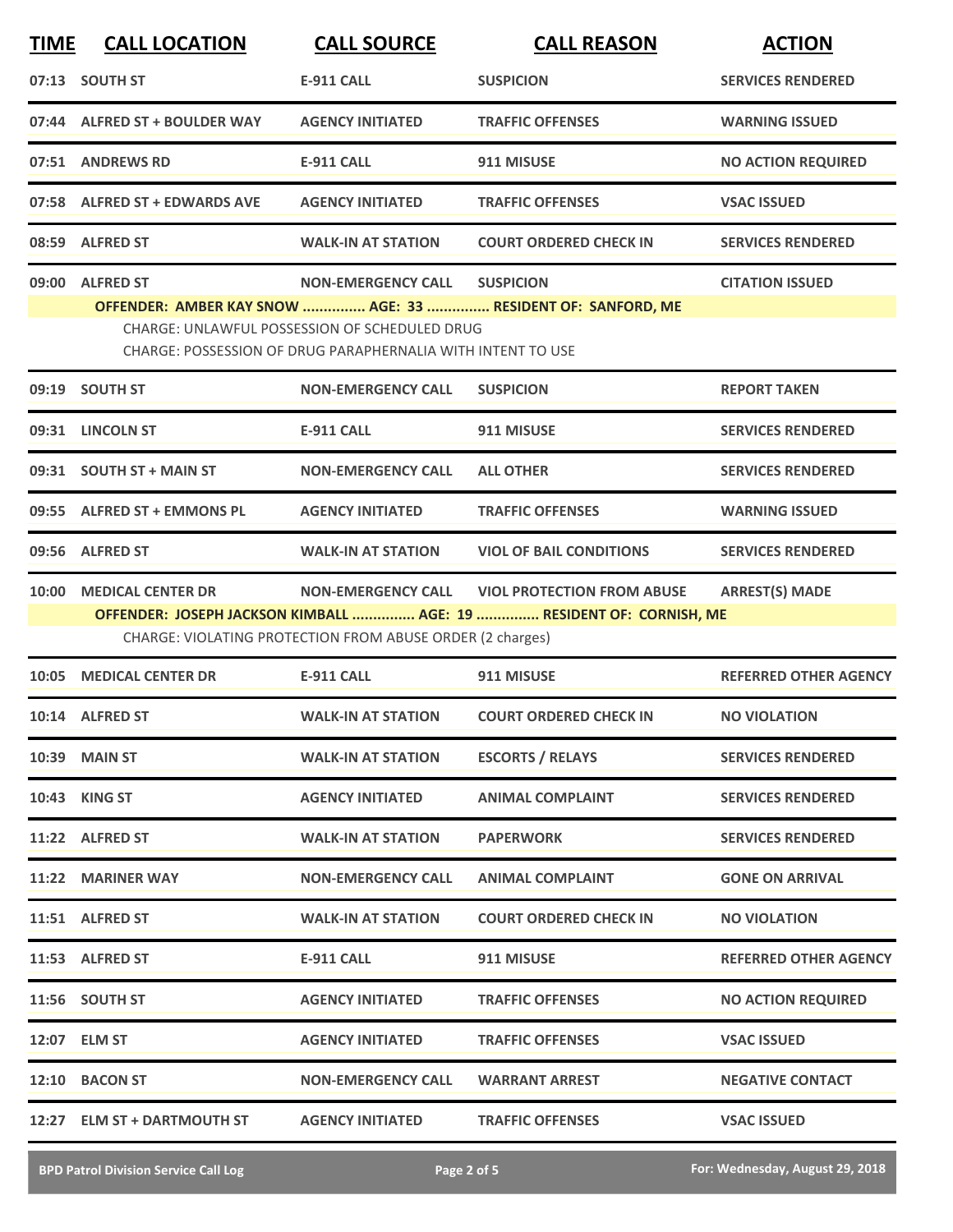| <b>TIME</b>                                                                                         | <b>CALL LOCATION</b>            | <b>CALL SOURCE</b>        | <b>CALL REASON</b>                             | <b>ACTION</b>                |  |
|-----------------------------------------------------------------------------------------------------|---------------------------------|---------------------------|------------------------------------------------|------------------------------|--|
|                                                                                                     | 12:37 HEALTHCARE DR             | <b>WALK-IN AT STATION</b> | <b>THEFT</b>                                   | <b>REPORT TAKEN</b>          |  |
|                                                                                                     | 12:57 GRAYSON ST                | <b>NON-EMERGENCY CALL</b> | <b>MISSING PERSON</b>                          | <b>SERVICES RENDERED</b>     |  |
|                                                                                                     | 13:04 RAYMOND ST                | <b>E-911 CALL</b>         | <b>JUVENILE OFFENSES</b>                       | <b>REPORT TAKEN</b>          |  |
|                                                                                                     | 13:11 ELM ST                    | <b>NON-EMERGENCY CALL</b> | <b>FORGERY</b>                                 | <b>NO ACTION REQUIRED</b>    |  |
|                                                                                                     | 13:24 ELM ST                    | <b>AGENCY INITIATED</b>   | <b>TRAFFIC OFFENSES</b>                        | <b>NO ACTION REQUIRED</b>    |  |
|                                                                                                     | 13:30 ELM ST                    | <b>AGENCY INITIATED</b>   | <b>WARRANT ARREST</b>                          | <b>ARREST(S) MADE</b>        |  |
| OFFENDER: FRANK TAITT BARRETT  AGE: 44  RESIDENT OF: HYDE PARK, MA<br><b>CHARGE: WARRANT ARREST</b> |                                 |                           |                                                |                              |  |
| 13:31                                                                                               | <b>WELLSPRING RD</b>            | <b>NON-EMERGENCY CALL</b> | <b>SUSPICION</b>                               | <b>NO ACTION REQUIRED</b>    |  |
|                                                                                                     | 13:42 ALFRED ST + WELLSPRING RD | <b>AGENCY INITIATED</b>   | <b>ANIMAL COMPLAINT</b>                        |                              |  |
|                                                                                                     | 14:01 GRAHAM ST                 | <b>NON-EMERGENCY CALL</b> | <b>ARTICLES LOST/FOUND</b>                     | <b>GONE ON ARRIVAL</b>       |  |
|                                                                                                     | 14:20 ELM ST                    | <b>E-911 CALL</b>         | 911 MISUSE                                     | <b>SERVICES RENDERED</b>     |  |
| 14:21                                                                                               | <b>WESTMORE AVE</b>             | <b>AGENCY INITIATED</b>   | <b>ANIMAL COMPLAINT</b>                        | <b>NEGATIVE CONTACT</b>      |  |
|                                                                                                     | 14:23 LITTLE HOUSE OF PRAYER DR | <b>AGENCY INITIATED</b>   | <b>SEX OFFENDER REGISTRATION</b>               | <b>REPORT TAKEN</b>          |  |
|                                                                                                     | 14:23 WACO DR                   | <b>NON-EMERGENCY CALL</b> | <b>PARKING COMPLAINT</b>                       | <b>GONE ON ARRIVAL</b>       |  |
|                                                                                                     | 14:23 ELM ST                    | <b>NON-EMERGENCY CALL</b> | <b>SUSPICION</b>                               | <b>GONE ON ARRIVAL</b>       |  |
|                                                                                                     | 14:34 ALFRED ST                 | <b>WALK-IN AT STATION</b> | <b>COURT ORDERED CHECK IN</b>                  | <b>SERVICES RENDERED</b>     |  |
|                                                                                                     | 14:35 MT VERNON ST              | <b>AGENCY INITIATED</b>   | <b>ANIMAL COMPLAINT</b>                        | <b>SERVICES RENDERED</b>     |  |
|                                                                                                     | 14:54 TIGER WAY                 | <b>AGENCY INITIATED</b>   | <b>ASSAULT</b>                                 | <b>REPORT TAKEN</b>          |  |
|                                                                                                     | 15:01 POOL ST                   | <b>AGENCY INITIATED</b>   | <b>DISABLED VEHICLE</b>                        | <b>SERVICES RENDERED</b>     |  |
|                                                                                                     | 15:07 LAFAYETTE ST              | <b>AGENCY INITIATED</b>   | <b>PAPERWORK</b>                               | <b>PAPERWORK SERVED</b>      |  |
|                                                                                                     | 15:49 ALFRED ST                 | <b>WALK-IN AT STATION</b> | <b>COURT ORDERED CHECK IN</b>                  | <b>SERVICES RENDERED</b>     |  |
|                                                                                                     | 15:49 POOL ST + PARKSIDE DR     | <b>AGENCY INITIATED</b>   | <b>TRAFFIC OFFENSES</b>                        | <b>WARNING ISSUED</b>        |  |
|                                                                                                     | 15:59 MEDICAL CENTER DR         | <b>E-911 CALL</b>         | ATTEMPTED/THREATENED SUICIDE SERVICES RENDERED |                              |  |
|                                                                                                     | 16:07 JEFFERSON ST              | <b>AGENCY INITIATED</b>   | <b>TRAFFIC OFFENSES</b>                        | <b>WARNING ISSUED</b>        |  |
|                                                                                                     | 16:14 MAIN ST + LINCOLN ST      | <b>AGENCY INITIATED</b>   | <b>TRAFFIC OFFENSES</b>                        | <b>VSAC ISSUED</b>           |  |
|                                                                                                     | <b>16:36 MAIN ST</b>            | <b>E-911 CALL</b>         | <b>DRUNKENNESS</b>                             | <b>TRANSPORT TO HOSPITAL</b> |  |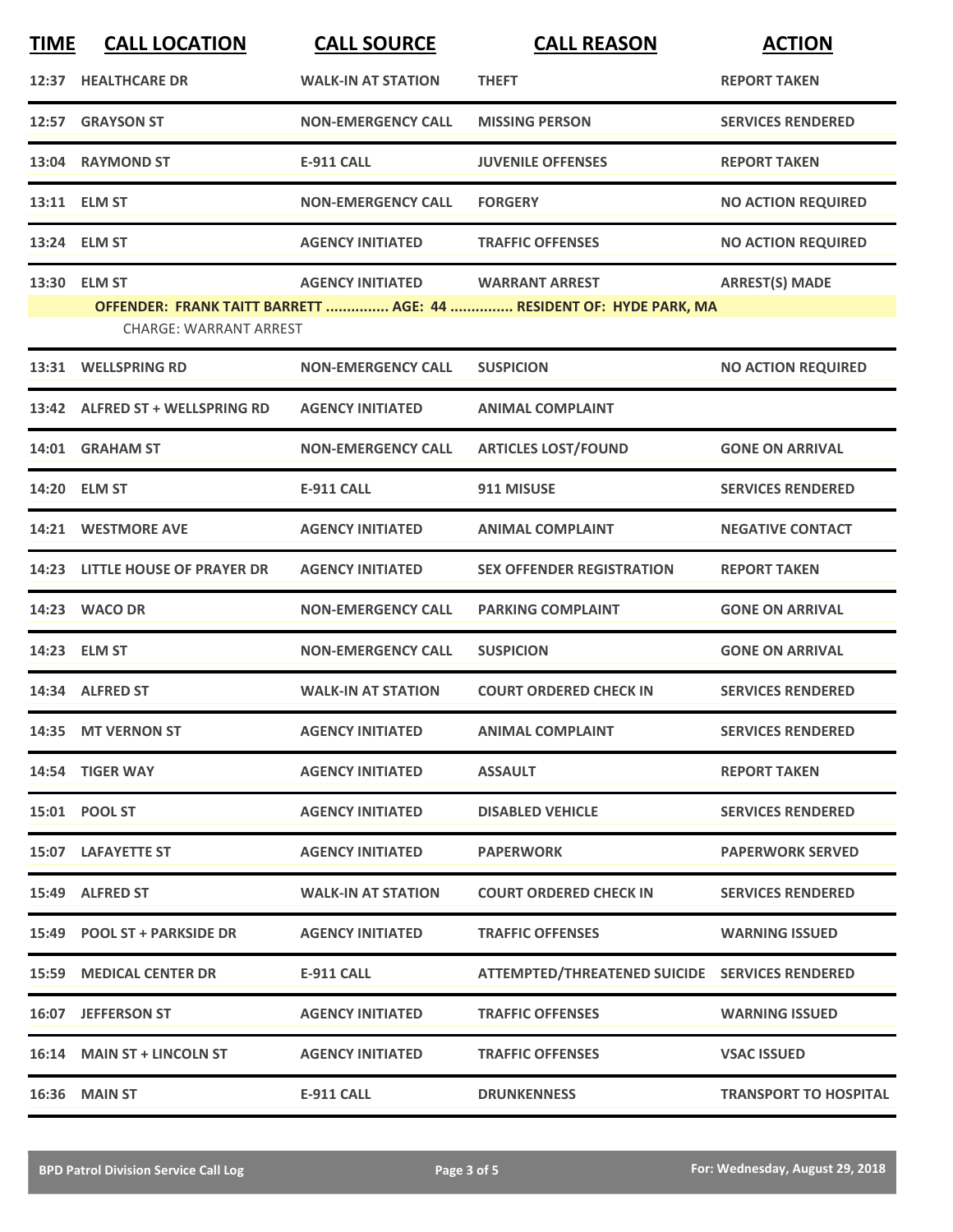| <b>TIME</b> | <b>CALL LOCATION</b>                                    | <b>CALL SOURCE</b>        | <b>CALL REASON</b>                                                                                 | <b>ACTION</b>                |
|-------------|---------------------------------------------------------|---------------------------|----------------------------------------------------------------------------------------------------|------------------------------|
|             | 16:40 ALFRED ST                                         | <b>NON-EMERGENCY CALL</b> | ATTEMPTED/THREATENED SUICIDE SERVICES RENDERED                                                     |                              |
|             | <b>16:41 MAIN ST</b>                                    | <b>NON-EMERGENCY CALL</b> | <b>CHECK WELFARE</b>                                                                               | <b>SERVICES RENDERED</b>     |
|             | 16:56 ALFRED ST                                         | <b>WALK-IN AT STATION</b> | <b>COURT ORDERED CHECK IN</b>                                                                      | <b>SERVICES RENDERED</b>     |
|             | 17:07 ELM ST                                            | <b>NON-EMERGENCY CALL</b> | <b>PAPERWORK</b>                                                                                   | <b>NEGATIVE CONTACT</b>      |
|             | 17:18 ALFRED ST                                         | <b>WALK-IN AT STATION</b> | <b>ARTICLES LOST/FOUND</b>                                                                         | <b>SERVICES RENDERED</b>     |
|             | 17:29 ALFRED ST                                         | <b>NON-EMERGENCY CALL</b> | <b>RAPE</b>                                                                                        | <b>REPORT TAKEN</b>          |
|             | 17:35 ALFRED ST + WASHINGTON ST                         | <b>AGENCY INITIATED</b>   | <b>TRAFFIC OFFENSES</b>                                                                            | <b>WARNING ISSUED</b>        |
|             | 17:42 HILL ST + HARRISON AVE                            | <b>AGENCY INITIATED</b>   | <b>TRAFFIC OFFENSES</b>                                                                            | <b>WARNING ISSUED</b>        |
| 17:56       | <b>WEST ST + GREENFIELD LN</b>                          | <b>AGENCY INITIATED</b>   | <b>TRAFFIC OFFENSES</b>                                                                            | <b>WARNING ISSUED</b>        |
|             | 17:58 ACORN ST                                          | <b>NON-EMERGENCY CALL</b> | <b>ASSIST PD AGENCY</b>                                                                            | <b>SERVICES RENDERED</b>     |
|             | 17:58 GRANITE ST                                        | <b>NON-EMERGENCY CALL</b> | <b>CODES ENFORCEMENT</b>                                                                           | <b>REFERRED OTHER AGENCY</b> |
|             | 17:59 ALFRED ST                                         | <b>WALK-IN AT STATION</b> | HARASSMENT                                                                                         | <b>SERVICES RENDERED</b>     |
|             | 18:28 WEST ST                                           | <b>AGENCY INITIATED</b>   | <b>TRAFFIC OFFENSES</b>                                                                            | <b>WARNING ISSUED</b>        |
| 18:29       | <b>MAIN ST</b>                                          | <b>AGENCY INITIATED</b>   | <b>PAPERWORK</b>                                                                                   | <b>PAPERWORK NOT SERVED</b>  |
| 18:37       | <b>ALFRED ST + GRAHAM ST</b>                            | <b>AGENCY INITIATED</b>   | <b>TRAFFIC OFFENSES</b>                                                                            | <b>CITATION ISSUED</b>       |
| 18:39       | <b>MARINER WAY</b>                                      | <b>NON-EMERGENCY CALL</b> | <b>ANIMAL COMPLAINT</b>                                                                            | <b>SERVICES RENDERED</b>     |
|             | 19:04 ROCKY WAY                                         | <b>E-911 CALL</b>         | 911 MISUSE                                                                                         | <b>NO ACTION REQUIRED</b>    |
|             | 19:17 ALFRED ST                                         | <b>AGENCY INITIATED</b>   | <b>PAPERWORK</b>                                                                                   | <b>SERVICES RENDERED</b>     |
|             | 19:18 SOUTH ST                                          | <b>AGENCY INITIATED</b>   | <b>TRAFFIC OFFENSES</b>                                                                            | <b>WARNING ISSUED</b>        |
|             | 19:19 ALFRED ST + MT VERNON ST                          | <b>AGENCY INITIATED</b>   | <b>TRAFFIC OFFENSES</b>                                                                            | <b>WARNING ISSUED</b>        |
|             | 19:30 ELM ST                                            | <b>AGENCY INITIATED</b>   | <b>TRAFFIC OFFENSES</b>                                                                            | <b>VSAC ISSUED</b>           |
|             | 19:36 MAIN ST<br>CHARGE: VIOLATING CONDITION OF RELEASE | <b>AGENCY INITIATED</b>   | <b>VIOL OF BAIL CONDITIONS</b><br>OFFENDER: ANGEL ANN TROTTER  AGE: 40  RESIDENT OF: TRANSIENT, ME | <b>ARREST(S) MADE</b>        |
|             | 19:38 WILLIAMS CT                                       | <b>WALK-IN AT STATION</b> | <b>ARTICLES LOST/FOUND</b>                                                                         | <b>REPORT TAKEN</b>          |
|             | 20:05 ALFRED ST                                         | <b>NON-EMERGENCY CALL</b> | <b>COURT ORDERED CHECK IN</b>                                                                      | <b>NO ACTION REQUIRED</b>    |
|             | 20:05 SACO FALLS WAY                                    | <b>NON-EMERGENCY CALL</b> | <b>SUSPICION</b>                                                                                   | <b>NEGATIVE CONTACT</b>      |